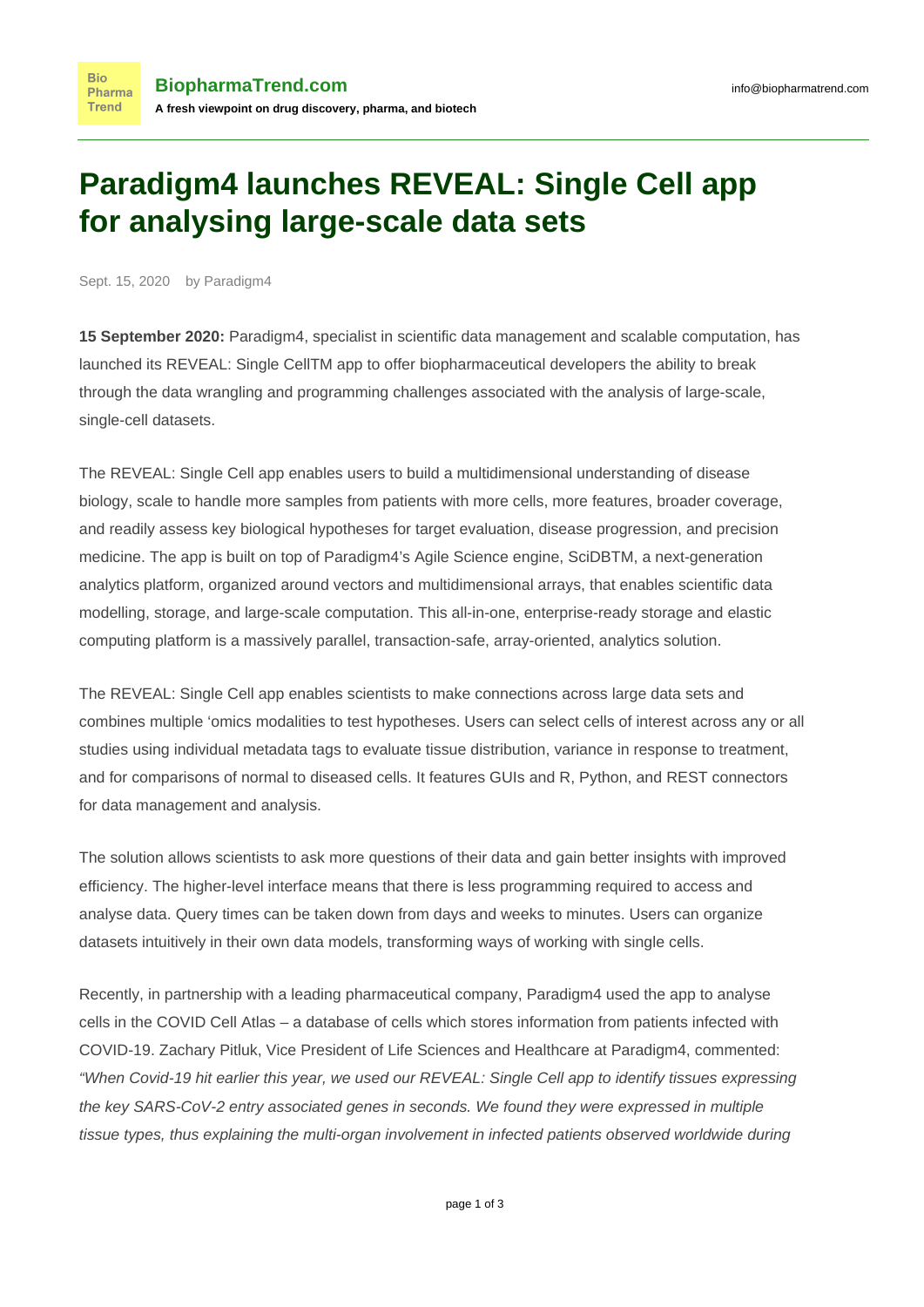the ongoing pandemic."

Marilyn Matz, co-founder and CEO of Paradigm4, commented: "With the launch of REVEAL: Single Cell, we support scientists in breaking through the complexities of working with massive single cell, multi-patient datasets. Accelerating drug and biomarker discovery is a key driver for our customers. Our Agile Science engine, SciDB, with its REVEAL apps, transforms the way researchers integrate, share, and gain insights from multimodal scientific data."

Other apps developed by Paradigm4 include the REVEAL: BiobankTM app, which brings together multiple data types, such as multi-omics data; practitioner, hospital, diagnostic codes and prescription history; as well as biometric and imaging data to support scientists in population-scale translational medicine and healthcare research.

For more information about Paradigm4, visit<https://www.paradigm4.com/>.

## **ENDS**

## **About Paradigm4:**

- Based in Waltham MA.
- An Agile ScienceTM platform serving up science-ready data and enabling scientists to quickly analyse their data.
- Specialists in scientific data management and scalable computation.
- REVEALTM provides end-to-end application-specific solutions transforming hypothesis and evidence generation to advance drug discovery, biomarkers, and precision medicine. Scientists can discover and confirm findings across complex, heterogeneous data from proprietary and public datasets.

For media enquiries, please contact Beth Jones at The Scott Partnership by emailing [paradigm4@scottpr.com](mailto:paradigm4@scottpr.com) or calling +44 (0)1477 539539.